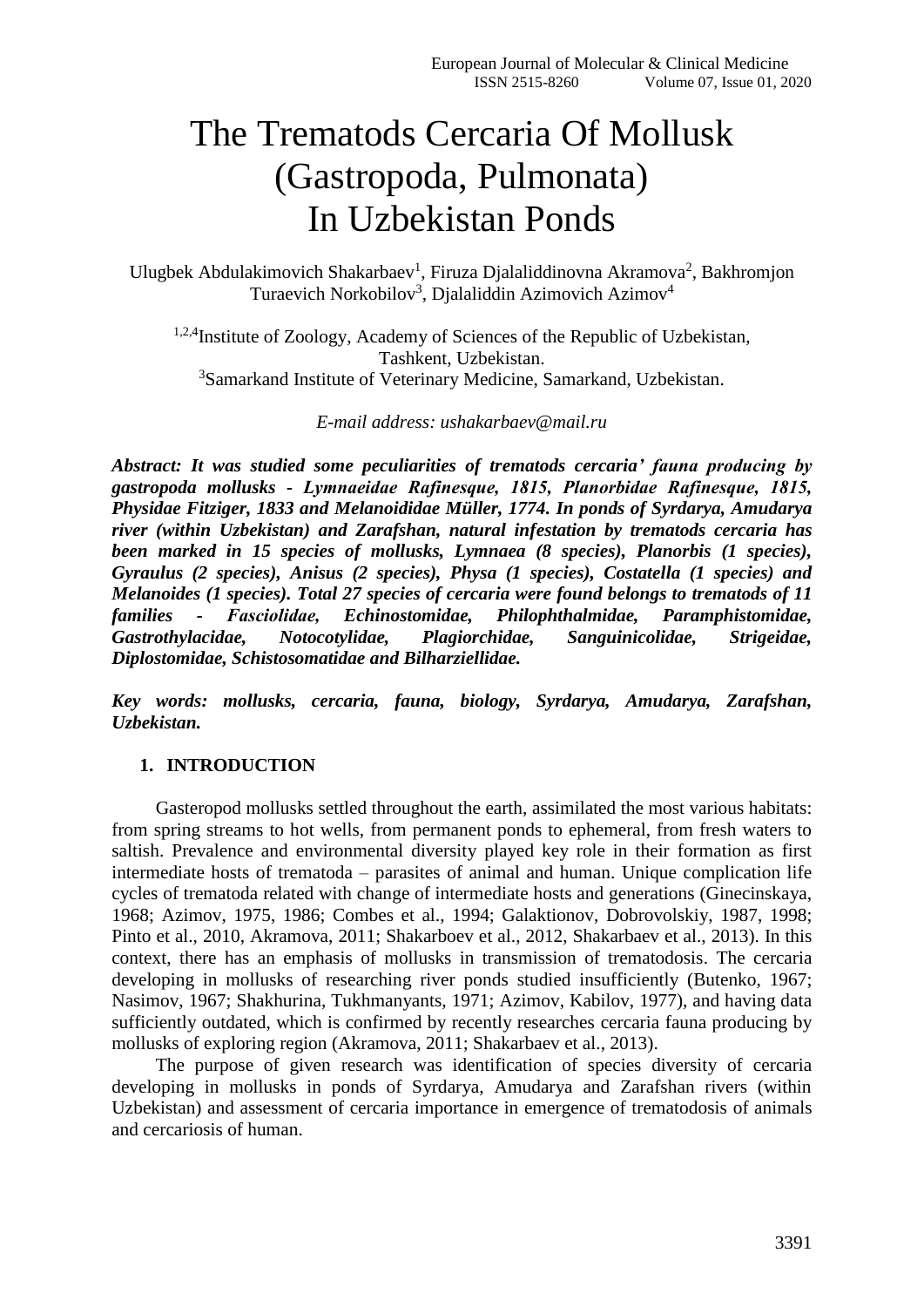#### **2. MATERIAL AND METHODS**

The research carried out in spring-summer and autumn periods of 2000 - 2020 in deltaic and bottomland ponds of Syrdarya, Zarafshan and Amudarya territorial covering all regions of Uzbekistan. It was surveyed natural ponds as well as artificial ponds and reservoirs. Collected and surveyed 55745 examples of gastropoda mollusks by known methods of hydrobiology (Zhadin, 1952; Starobogatov, 1970; Kruglov, 2005). Larval stages of trematods were surveyed by using of parasitological methods (Ginecinskaya, 1968). Stationary researches of mollusk infestation carried out in bottomland ponds area of Amudarya river - Kashkadarya, Surkhandarya; Syrdarya - Narin, Karadarya, Chirchik, Ahangaran; Zarafshan, its inflow – Akdarya, Karadarya; reservoir «Tuyabugiz» (Tashkent province) and in source of Nurabad district of Samarkand province (fig. 1). To identify of mollusks infested by trematods larva seat them one by one into the small glass with water and have observed of release from them mature cercaria. Cercaria measurement carried out in objects fixed by hot 10% formalin. Cercaria definition carried out on methods suggested by authors (Zdun, 1961; Ginecinskaya, 1968; Azimov, 1975; Frolova, 1975; Chernogorenko, 1983; Combes et al., 1994; Baer, Voronin, 2007; Mukherjee, 2007).



Figure 1. Location of material collection of researched region.

The features of cercaria biology (daily rhythm of cercaria release from mollusk-host, their taxis, duration of life) have been studied in laboratory conditions by water temperature  $+25+30$ <sup>0</sup>C.

### **3. RESULTS AND DISCUSSION**

We identified that mollusks of Pulmonata subclass in ponds of researching rivers represented of 16 species; 8 species from them belongs to family Lymnaeidae, 5 species - Plаnorbidae, 2 species - Physidae. Melanoididae family represented by one endemic species - Melanoides kainarensis Starobogatov et Izzatullaev, 1980 (fig. 2).

Spread of freshwater mollusks irregularly on ponds of surveyed areas. The most species focused in ponds of Syrdarya and Tashkent and partially in Jizzak province, where coastal and water vegetation well developed.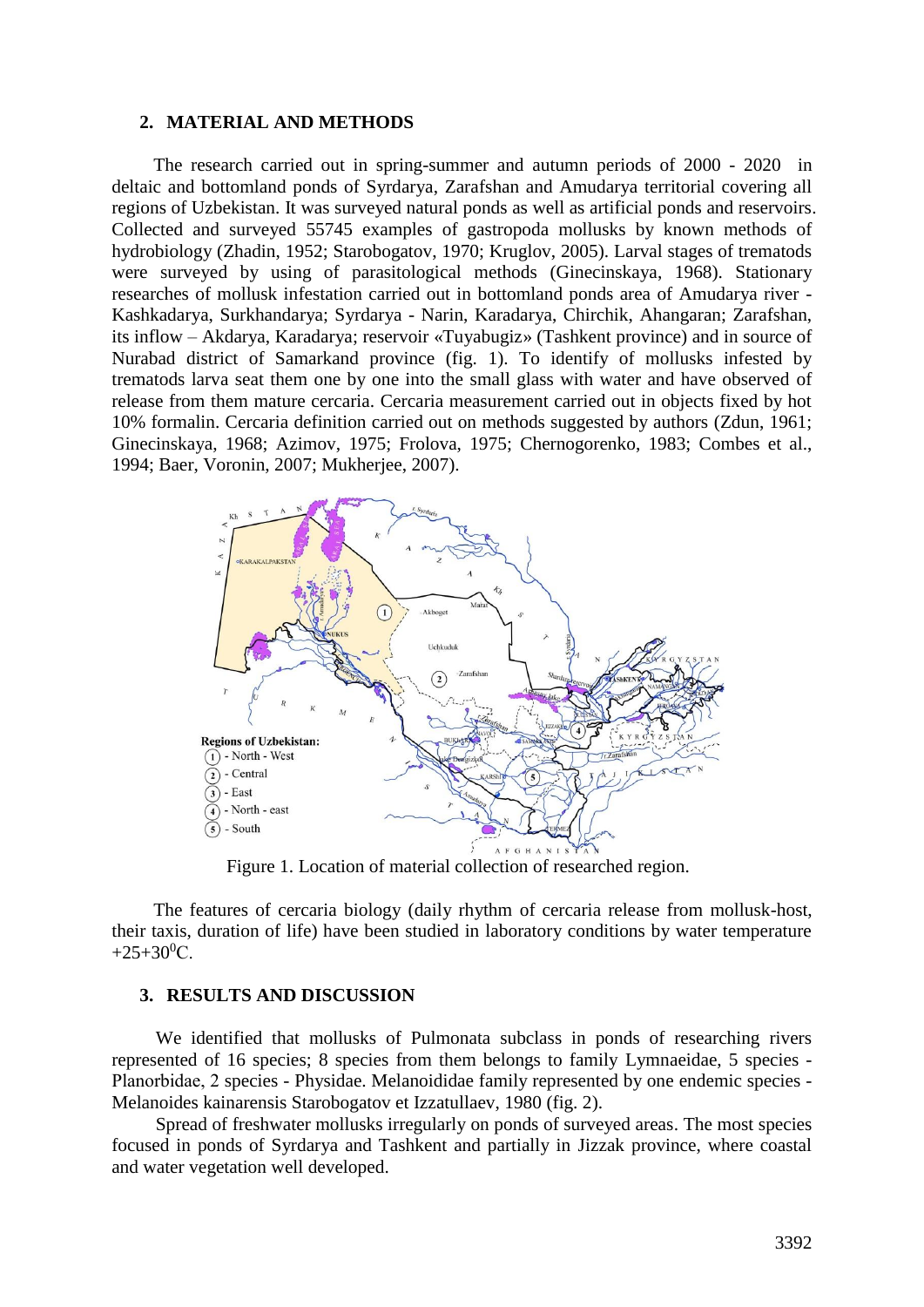The most widely represented in ponds of surveyed area mollusks of Lymnaeidae family – 8 species. They are populating ponds of all types and meet even in brackish water lakes. Sometimes density of their population reaches 110-130 examples to  $1\,\mathrm{m}^2$ .



Figure 2. Specific composition of mollusks in ponds of Uzbekistan.

The Plаnorbidae family has been represented in surveyed area by 5 species belongs to genus of Plаnorbis, Gyraulus and Anisus. These species prefer places with clean water, estuary and stream, bottomland ponds. In such kind of ponds, sometimes density of their population exceeds 35-50 examples to  $1<sup>2</sup>$ .

There are two species have been marked from Physidae family – Ph. fontinalis and Costatella acuta, which is enough wide spread. The density of Physidae population is 80-100 examples to  $1<sup>2</sup>$  in some places.

The Melanoididae family is characterized as the least species diversity in fresh water biocenosis of Uzbekistan. We have been found one species M. kainarensis only in hot source of Samarkand province. Before, the given species described as a new from that source (Starobogatov, Izzatullaev, 1980).

In researched ponds in section of regions we have been marked 27 species of cercaria in infested mollusks belongs to 12 families of trematods (table, fig. 3), taxonomy which has been considered according to researches (Ginecinskaya, 1968; Azimov et al., 2011; Akramova, 2011).

| $\mathbf{N}_{\mathbf{2}}$ Cercaria species | <b>Host</b>         |                | Regions* |  |  |  |  |  |
|--------------------------------------------|---------------------|----------------|----------|--|--|--|--|--|
|                                            | <b>Intermediate</b> | Final          |          |  |  |  |  |  |
| Fasciola hepatica                          | L. truncatula       | <b>Mammals</b> |          |  |  |  |  |  |
| F. gigantica                               | L. auricularia      | <b>Mammals</b> |          |  |  |  |  |  |
| Calicophoron                               | Pl. planorbis,      | Mammals        |          |  |  |  |  |  |

Table. Registered cercaria of trematods in ponds mollusks of Uzbekistan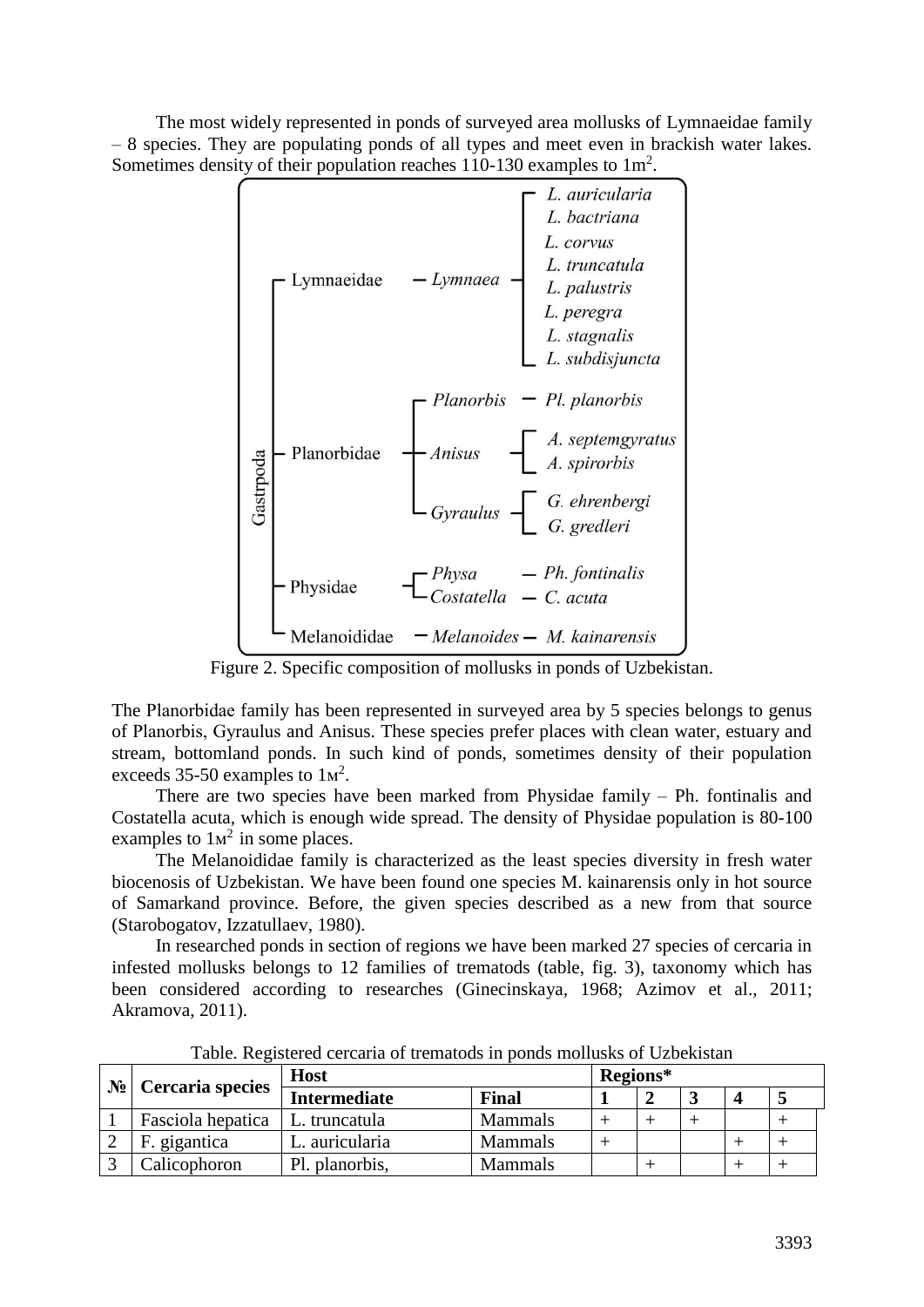|                | calicophorum                  | A. septemgyratus,<br>A. spirorbis                                                                |              |        |        |                  |        |        |
|----------------|-------------------------------|--------------------------------------------------------------------------------------------------|--------------|--------|--------|------------------|--------|--------|
| $\overline{4}$ | C. erschovi                   | Pl. planorbis,<br>G.<br>ehrenbergi, Mammals<br>G. gredleri                                       |              |        |        |                  | $^{+}$ |        |
| 5              | Gastrothylax<br>crumenifer    | Pl. planorbis,<br>G.<br>ehrenbergi,<br>A. spirorbis                                              | Mammals      | $^{+}$ |        |                  |        |        |
| 6              | Liorchis scotiae              | planorbis,<br>$\mathbf{Pl}$ .<br>A. spirorbis                                                    | Mammals      | $+$    |        |                  |        |        |
| $\overline{7}$ | Notocotylus<br>attenuatus     | L.<br>auricularia,<br>L. bactriana,<br>L.<br>corvus,<br>Pl. planorbis                            | <b>Birds</b> | $+$    | $+$    | $^{+}$           | $^{+}$ | $^{+}$ |
| 8              | Notocotylus<br>seineti        | L. auricularia                                                                                   | <b>Birds</b> |        |        | $\boldsymbol{+}$ |        |        |
| 9              | Echinostoma<br>revolutum      | L.<br>auricularia,<br>L. corvus,<br>stagnalis, Birds<br>L.<br>Pl. planorbis,<br>A. septemgyratus |              | $^{+}$ | $+$    | $^{+}$           | $^{+}$ | $^{+}$ |
| 10             | Echinoparyphiu<br>m aconiatum | L. auricularia,<br>L. corvus,<br>stagnalis,<br>L.<br>Pl. planorbis                               | <b>Birds</b> | $^{+}$ |        |                  | $^{+}$ |        |
| 11             | E. recurvatum                 | L. auricularia                                                                                   | <b>Birds</b> | $+$    | $+$    |                  | $+$    |        |
| 12             | Hypoderaeum<br>conoideum      | auricularia,<br>L.<br>L. corvus,<br>L.<br>stagnalis,<br>L. subdisjuncta                          | <b>Birds</b> | $^{+}$ |        |                  | $^{+}$ | $^{+}$ |
| 13             | Philophthalmus<br>lucipetus   | M. kainarensis                                                                                   | <b>Birds</b> |        |        |                  | $^{+}$ |        |
| 14             | Opisthioglyphe<br>ranae       | bactriana,<br>L.<br>L. stagnalis                                                                 | Amphibia     | $+$    | $^{+}$ |                  | $^{+}$ |        |
| 15             | Skrjabinoeces<br>similis      | Pl. planorbis                                                                                    | Amphibia     |        | $+$    |                  | $+$    |        |
| 16             | Pneumonoeces<br>variatus      | Pl. planorbis                                                                                    | Amphibia     |        |        | $\boldsymbol{+}$ |        |        |
| 17             | Haplometra<br>cylindracea     | L. stagnalis                                                                                     | Amphibia     |        | $^{+}$ |                  | $^{+}$ |        |
| 18             | Sanguinicola<br>inermis       | auricularia,<br>L.<br>L. peregra                                                                 | Pisces       | $^{+}$ | $+$    |                  | $^{+}$ | $+$    |
| 19             | Trichobilharzia<br>ocellata   | auricularia,<br>L.<br>L. stagnalis,<br>M. kainarensis                                            | <b>Birds</b> | $^{+}$ | $^{+}$ | $+$              | $^{+}$ | $+$    |
| 20             | Bilharziella<br>polonica      | Pl. planorbis,<br>A. septemgyratus                                                               | <b>Birds</b> | $+$    |        |                  | $+$    | $+$    |
| 21             | Dendritobilharzia<br>loossi   | A. spirorbis                                                                                     | <b>Birds</b> |        |        |                  | $^{+}$ |        |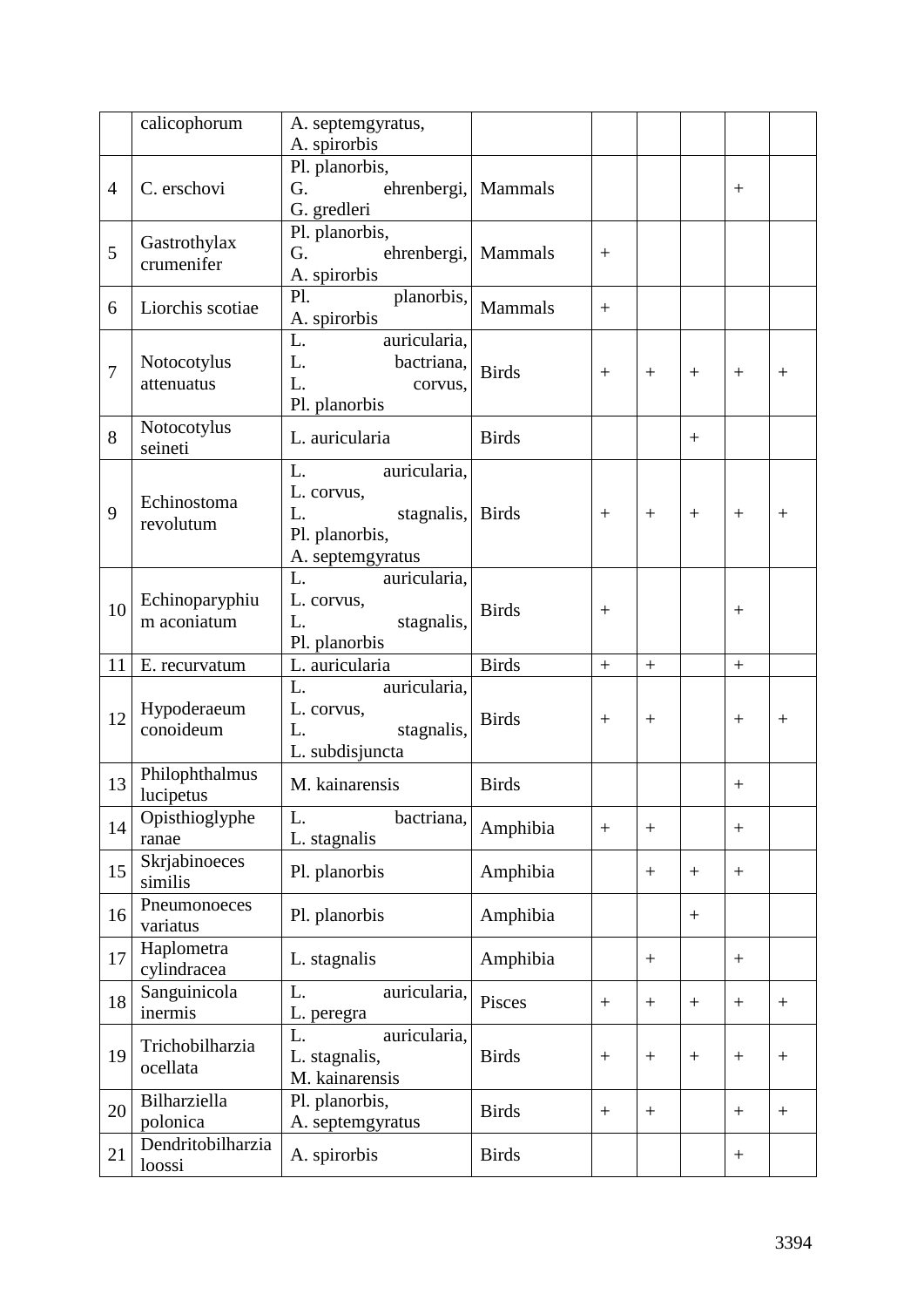| 22                                                                                     | Gigantobilharzia<br>acotylea | A. septemgyratus,<br>Ph. fontinalis                  | <b>Birds</b>   |     |        |        | $^{+}$ |        |
|----------------------------------------------------------------------------------------|------------------------------|------------------------------------------------------|----------------|-----|--------|--------|--------|--------|
| 23                                                                                     | Apatemon<br>gracilis         | auricularia,<br>L.<br>L. palustris,<br>L. stagnalis  | <b>Birds</b>   |     | $^{+}$ |        | $^{+}$ |        |
| 24                                                                                     | Cotylurus<br>cornutus        | auricularia,<br>L.<br>L. truncatula,<br>L. stagnalis | <b>Birds</b>   | $+$ | $^{+}$ | $^{+}$ | $^{+}$ |        |
| 25                                                                                     | Diplostomum<br>spathaceum    | auricularia,<br>L.<br>L. stagnalis                   | <b>Birds</b>   | $+$ | $+$    |        | $^{+}$ | $^{+}$ |
| 26                                                                                     | D. helveticum                | auricularia,<br>L.<br>L. stagnalis                   | <b>Birds</b>   | $+$ |        |        | $^{+}$ |        |
| 27                                                                                     | Schistosoma<br>turkestanicum | L. auricularia                                       | <b>Mammals</b> | $+$ |        |        | $^{+}$ |        |
| <b>TOTAL:</b><br>$*$ Designant Mautherman 2 Control 2 Eastern 4 Mautherman 5 Conthorne |                              |                                                      | 17             | 15  | 9      | 22     | 10     |        |

\* - Regions: 1-North-west, 2-Central, 3-Eastern, 4-North-east, 5-Southern.

Cercaria producing by mollusks of Lymnaeidae family represented of 17 species, Planorbidae – 11 species, Melanoididae – 2 species and Physidae – one species. In other areas (upper and lower) stream of Syrdarya river ponds as shown before (Butenko, 1967; Shakhurina, Tuhmanyans, 1971), has been marked 7 and 9 species, accordingly.

According to diversity of cercaria fauna separate species of mollusks special place occupy L. auricularia and Pl. planorbis which has registered 14 and 10 species of larva accordingly.

Admittedly, cercaria – is aquatic (with a small exception) free moving larva of trematods developing in mollusks characterizing extremely large morphological diversity. Essentially, larvae image is reflection of morpho-biological diversity of mature trematods – parasites of human and vertebrates animal. (Ginecinskaya, 1968).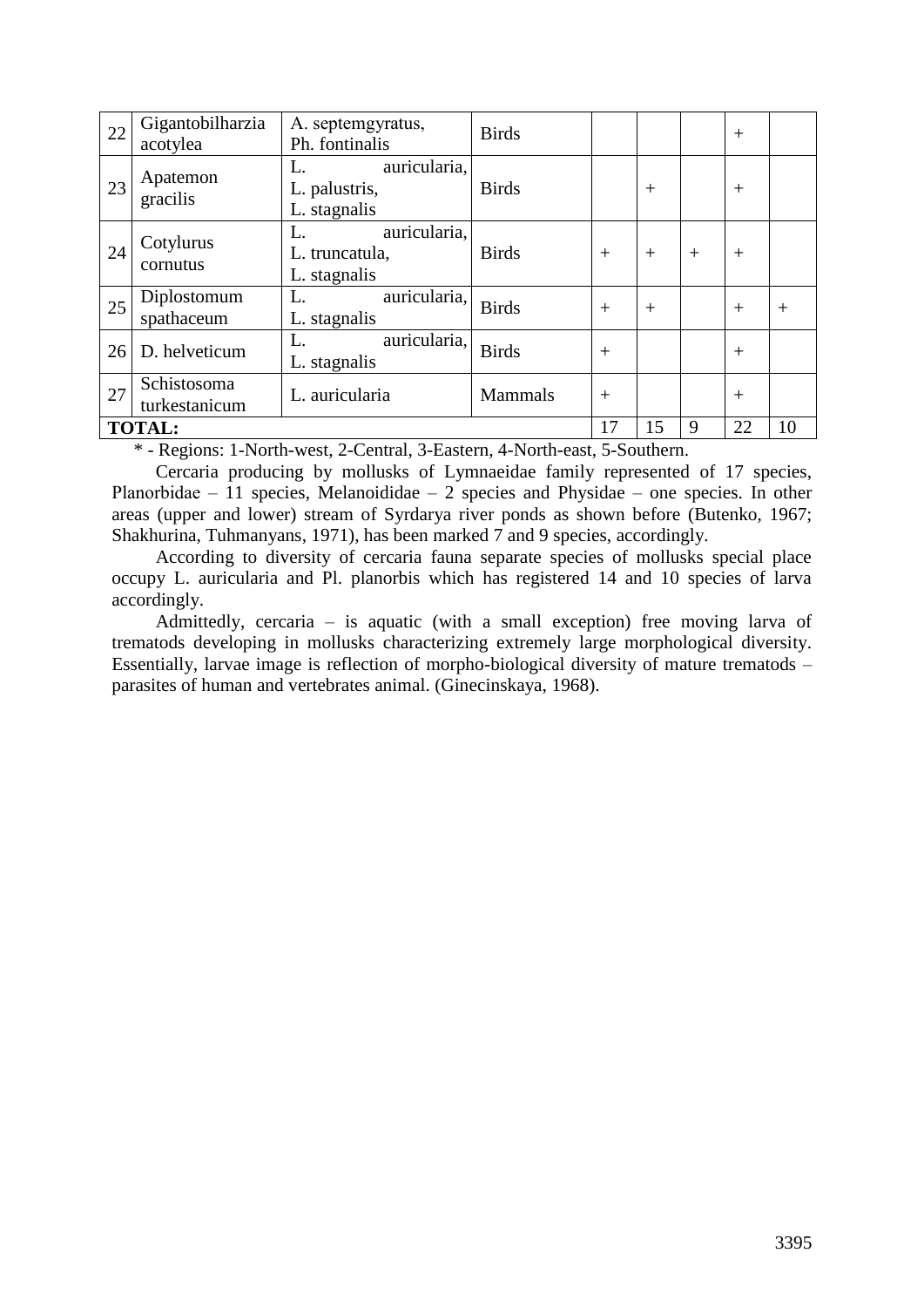

Figure 3. Taxonomic diversity of cercaria

The results of our researches show that cercaria release from mollusk – hosts is in correlative dependence from ambient factors. The most intensive cercaria releases are happened as a rule in bright solar days, when water temperature raised up to  $25\text{-}30\text{°C}$  at noon.

Cercaria emission occurs irregularly within twenty-four hours. It subordinated curtain regularities – daily rhythms. So, mollusks auricularia produced cercaria Sch. turkestanicum on the average about 6900 examples per day. The most intensive release 700-1200 has been marked in day hours (between 12 a.m. - 5 p.m.). Cercaria release in night hours has not been registered. (Fig. 4).

From mollusks Pl. planorbis emission of cercaria B. polonica occurred at temperature 25-30<sup>с</sup>С. Average numbers of released cercaria were 9000 examples per day. In the morning hours - 50-315 examples, day hours - 1200-2500 examples, night hours - 112-1308 examples. (Fig. 5). The nature of daily rhythms of cercaria Sch. turkestanicum and B. polonica emission depends on ambient factors, which stimulate or slow down release processes of larva from host organism. (Markevich, Chernogorenko, 1976).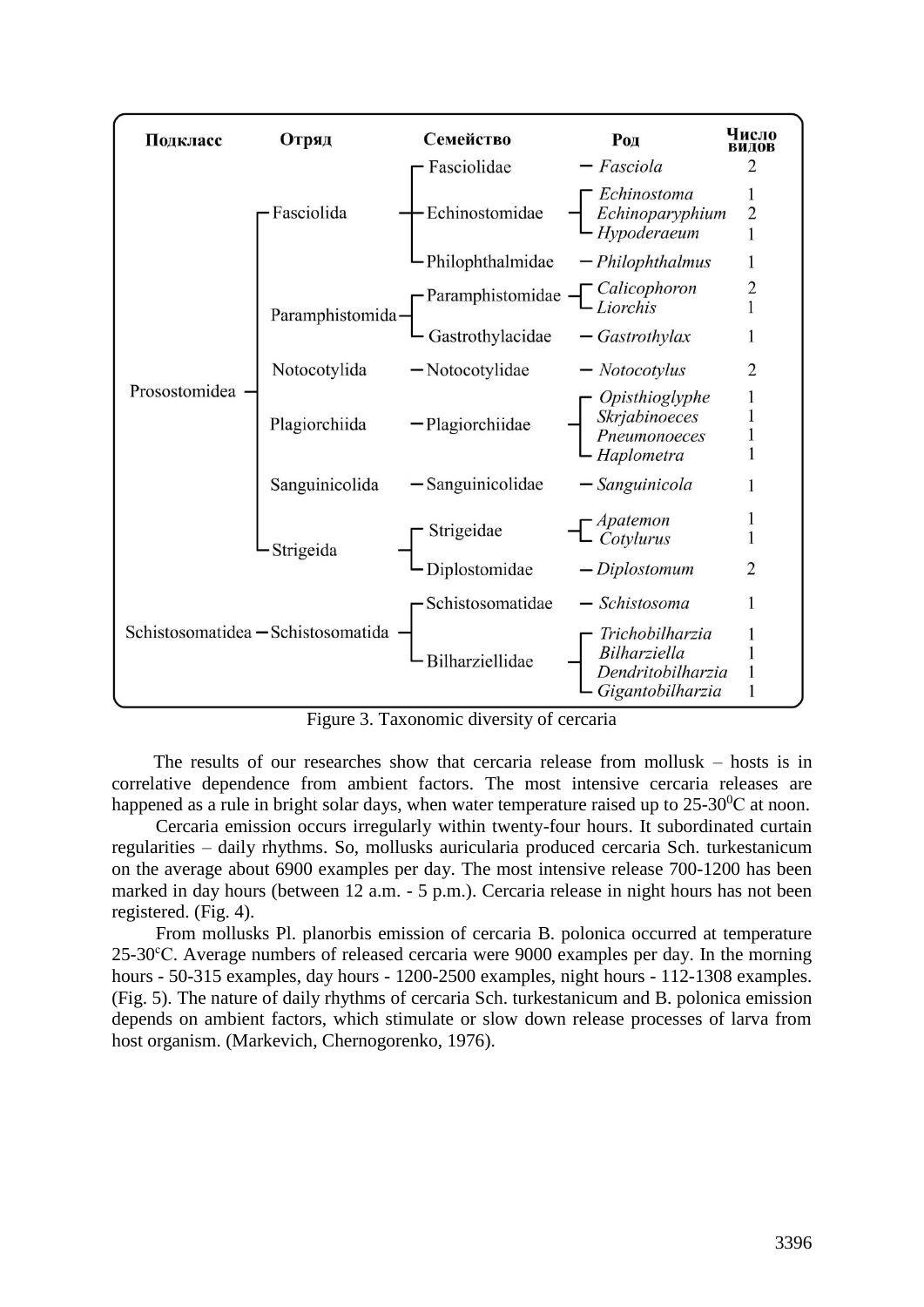

Figure 4. Daily rhythm of Schistosoma turkestanicum cercaria release from L. Auricularia mollusk at temperature 25-30°С (original)



Figure 5. Daily rhythm of Bilharziella poionica cercaria release from mollusk Planorbis planorbis (original)

Daily rhythm of cercaria release is violated by changing of lighting rate. Cercaria has not been released in optimum temperature and in conditions of permanent dark, however, in spite of night time at candlelight has been marked release of cercaria, but their quantity was insignificant.

Intensity of cercaria release considering trematods also related to nature of their taxis. Taxis are playing key role in emission of cercaria from mollusk-hosts should be considered as drawn adaptation to implementation of cercaria contact with definitive host (Azimov, Dadaev, 1977; Akramova, Shakarboev, 2005).

Synchronously development of helminthes and their hosts contribute a contact of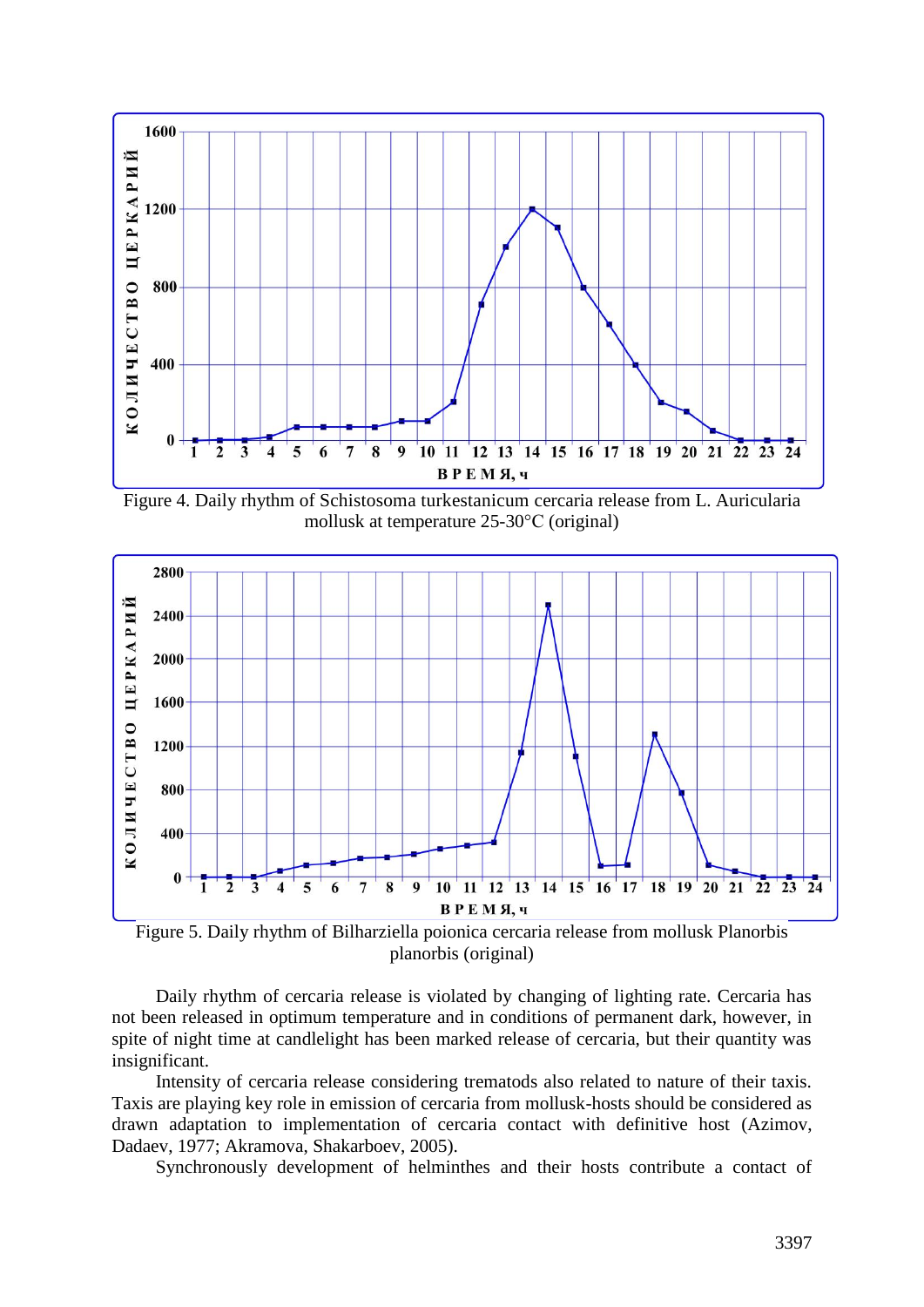partners and provide circulation of invasion in biocenosis. Our identified cercaria on nature of search and infestation (second intermediate and definite) of hosts may divide into the next three groups.

Cercaria of first group encystate in the environment, final hosts are infesting by swallow of adolescaria fixed in water substratum. Cercaria families: Fasсiolidae, Paramphistomidae, Philophthalmidae and Notocotylidae are concerned to this group.

Cercaria of second group are characterizing that they penetrate into the body (second intermediate hosts) – of insects, fishes, amphibia et al and become metacercarias. Final hosts are infested by eating of second intermediate hosts infested by metacercarias. This numerous group is typical for Plagiorchidae, Echinostomidae, Diplostomidae and Strigeidae families.

Third group of cercaria fundamentally differ from the previous groups. Released cercaria from mollusk-host attacks and actively penetrate into the blood vessel of final host through its covers. The group of particularized trematods assimilated new ecological niche (blood vessel), cold-blooded animals (fishes, reptiles) and warm-blooded animals (birds and mammals) are concerned to this group. The representatives of this original group in our material are - Sanguinicolidae, Bilharziellidae and Schistosomatidae families.

# **4. CONCLUSION**

Species diversity of cercaria producing by mollusks in researching ponds of Uzbekistan includes 27 species belongs to 22 genus, 15 families and 7 classes. Cercaria have been registered in 15 species of mollusks: Lymnaeidae – 8 species, Plаnorbidae – 5, Physidae – 1 and Melanoididae – 1. Infestation of indicated mollusks has been variated 0.1-12.6 %. Cercaria of Trichobilharzia ocellata, Bilharziella polonica, Gigantobilharzia acotylea, Dendritobilharzia loossi, (Bilharziellidae) and Schistosoma turkestanicum (Schistosomatidae) species may cause human cercariosis.

The hearths of corresponding cercaria groups in different type of reservoirs carry steady character. Potential risk of human and animal infestation by separate trematods is very high. In this connection it deserves special attention a permanent monitoring of mollusks invasion of water biocenosis by trematods cercaria in order to work out and to improve preventive system of dominant trematodosis of animals and human cercariosis.

# **REFERENCES**

- [ 1] Azimov D.A. Schistosomatids of animals and humans. Tashkent: Fan, 1975.- p.152.
- [ 2] Azimov D.A. Trematodes are parasites of animals and humans. Tashkent: Mehnat, 1986.-p.128.
- [ 3] Azimov D.A., Kabilov T. About the fauna of cercariae trematodes in Uzbekistan // Report AN SSSR, 1977. - No. 11. - pp. 66-69.
- [ 4] Azimov D.A., Akramova F.D., Shakarboev E.B. Trematodes of the order Schistosomatida: origin and evolution // Theoretical and practical problems of parasitology. - Moscow, 2010.-pp. 9-14.
- [ 5] Azimov D.A., Akramova F.D., Shakarboev E.B. Justification of the new Schistosomatidea subclass in the trematode class system (Platyhelminthes, Trematoda) // Report AN SSS. - Tashkent, 2011.-№4. -FROM. pp. 75-78.
- [ 6] Azimov DA, Dadaev S. Daily biological rhythms of emission of cercaria // DAN RUz, 1977. No. 5. pp. 67-69.
- [ 7] Akramova F.D. Trematodes of bilgarciellids, their origin and evolution: Abstract. dis. ... doctorate. biol. sciences. - Tashkent, 2011.-p.46.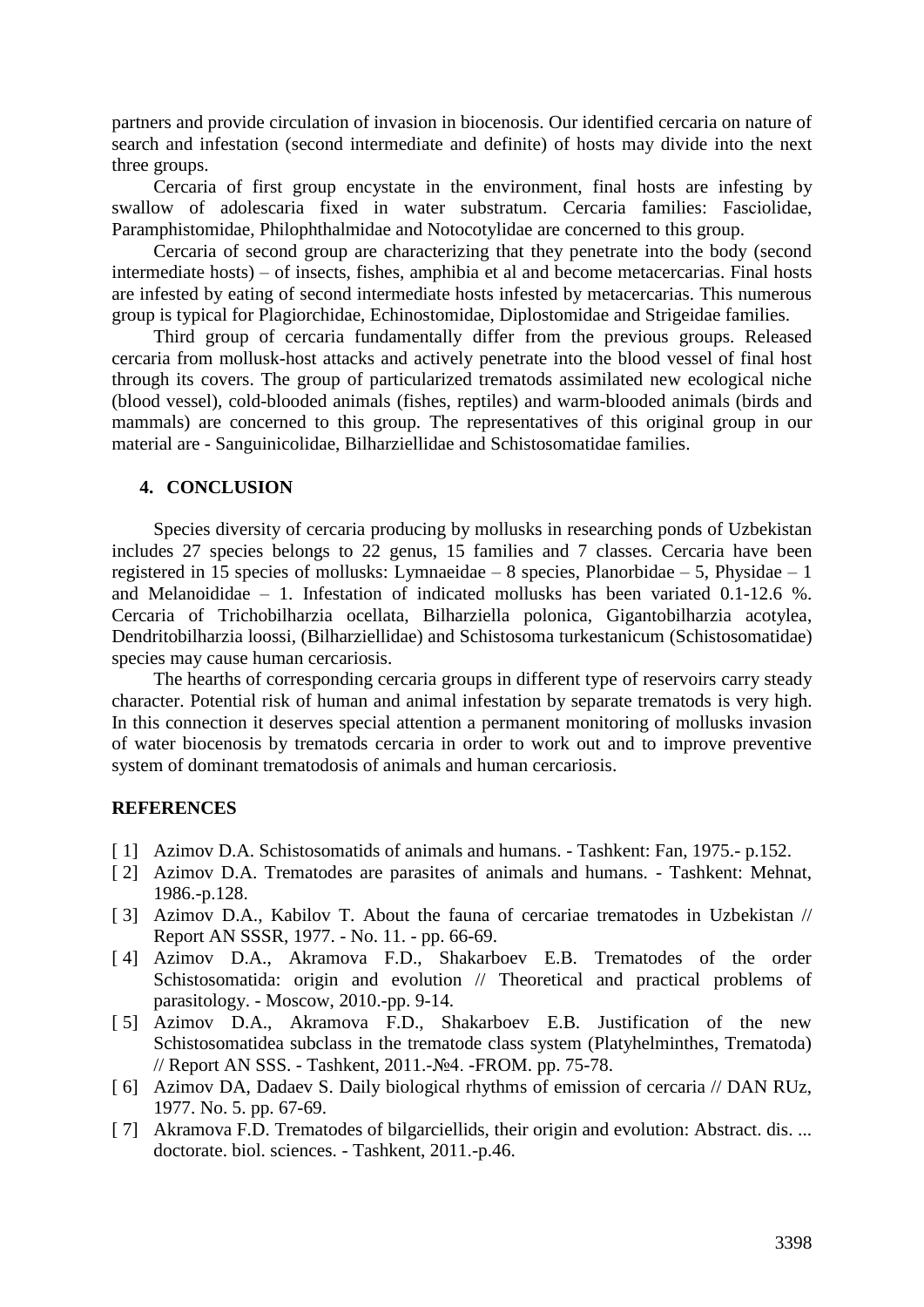- [ 8] Akramova F.D., Shakarboev E.B. Morphological features of the trematode Bilharziella polonica (Kowalewsky, 1895) // Vestnik FerSU. Ferghana, 2005. No. 3. pp. 12-15.
- [ 9] Butenko Yu.V. Infection of mollusks of water bodies of southern Kazakhstan with trematode larvae // Helminths and helminth infections of animals of Kazakhstan. Sat scientific Proceedings of the Academy of Sciences of the Kazakh SSR. - Alma-Ata, 1967.-pp. 22 - 52.
- [ 10] Beer S.A., Voronin M.V. Cercariosis in urban ecosystems. Moscow: Nauka, 2007. p. 240.
- [ 11] Galaktionov K.V., Dobrovolsky A.A. Hermaphroditic generation of trematodes. Leningrad: Nauka, 1987.-p.192.
- [12] Galaktionov K.V., Dobrovolsky A.A. The origin and evolution of the life cycles of trematodes. - St. Petersburg: Nauka, 1998.-p. 403.
- [ 13] Ginetsinskaya T.A. Trematodes, their life cycles, biology and evolution. Moscow: Nauka, 1968.- p.411.
- [ 14] Djadin V.I. Shellfish of fresh and brackish waters of the USSR // Keys to the fauna of the USSR, published by zoo. in - volume of the Academy of Sciences of the USSR. Vol. 46.M. - L .: Nauka, 1952. – p.376.
- [ 15] Zdun V.I. Trematode larvae in freshwater mollusks of Ukraine. Kiev: Species of the Academy of Sciences of the Ural Soviet Socialist Republic, 1961.-p. 143.
- [ 16] Kruglov N.D. Shellfish of the pond family (Lymnaeidae, Gastropoda, Pulmonata) of Europe and North Asia. - Smolensk: Publishing House of SSPU, 2005. – p.507.
- [ 17] Markevich A.P., Chernogorenko M.I. The daily rhythm of the emission of cercariae as a result of their relationship with the owners and the dependence of the latter on abiotic environmental factors // In: II All. Symposium on Diseases and Parasites of Aquatic Invertebrates. - Leningrad: Nauka, 1976.-pp. 47-49.
- [ 18] Nasimov H. Larvae of trematodes of freshwater mollusks of Samarkand and Bukhara regions of the Uzbek SSR.: Author. dis. ... cand. biol. sciences. - Samarkand, 1967. p.27.
- [ 19] Starobogatov Y.I. Fauna of mollusks and zoogeographic zoning of the continental bodies of the Earth. - L .: Science Len. Otdel., 1970.-p.250.
- [ 20] Starobogatov Y.I., Izzatullaev Z.I. Mollusks of the family Melanoididae (Gastropoda, Pectinibanchia) of Central Asia and adjacent territories // Zoological Journal, Science, LIX (1): 1980. - pp. 23-31.
- [ 21] Frolova E.N. Larvae of trematodes in mollusks of lakes of southern Karelia. L., 1975.p. 182.
- [ 22] Chernogorenko M.I. Larvae of trematodes in mollusks of the Dnieper and its reservoirs (fauna, biology, patterns of formation). - Kiev: Naukova Dumka, 1983.-p. 209.
- [ 23] Shakarboev E.B., Akramova F.D., Azimov D.A. Trematodes are parasites of vertebrates in Uzbekistan. - Tashkent, 2012 – p.216.
- [ 24] Shakarbayev U.A., Safarova F.E., Akramova F.D., Shakarboev E.B., Golovanov V.I., Azimov D.A. Cercariae of trematodes developing in mollusks of the family Lymnaeidae Rafinesque, 1845 reservoirs of the Syr Darya River // Russian Parasitological Journal. - Moscow, 2013. - No. 4. – pp. 30 - 33.
- [ 25] Shakhurina E.A., Tukhmanyants, A.A. Parasitic animal worms in the Ferghana Valley. Part II Larval forms of trematodes from mollusks of the Ferghana Valley. - Tashkent: Fan, 1971. - pp. 117-145.
- [ 26] Combes C., Fourmer A., Mohe H., Theron A. Behvior in trematode cercaria that enchavce parasite transmission patters and pracesses parasitology // Parasitology, 1994. Vol. 109. - pp. 3 - 13